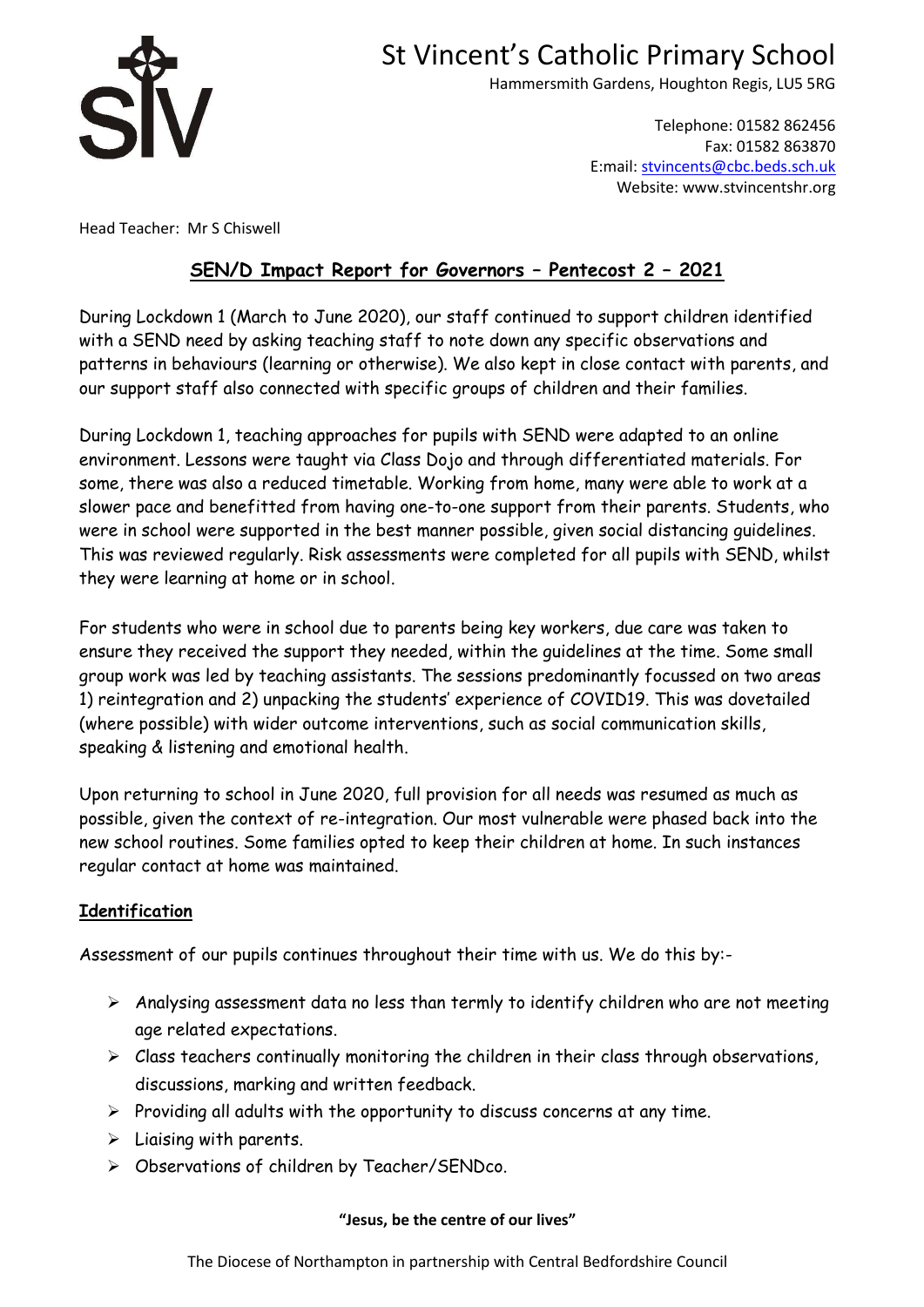

Hammersmith Gardens, Houghton Regis, LU5 5RG

Telephone: 01582 862456 Fax: 01582 863870 E:mail: [stvincents@cbc.beds.sch.uk](mailto:stvincents@cbc.beds.sch.uk) Website: www.stvincentshr.org

Head Teacher: Mr S Chiswell

### **Provision**

Any child identified on the SEND register receives additional support. This is outlined on the year group SEN/D provision map which is written by the Class Teacher. This outlines any support in addition to quality first teaching which is needed for pupils within the class. Teachers then complete a pupil passport, clearly outlining the targets linked to their next steps in learning and suggested activities to achieve the targets. Teaching Assistants use these plans to deliver intervention sessions. At the end of the intervention, the class teacher and SENDco review the child's learning and celebrate their successes or discuss an alternative intervention to ensure the child makes progress.

At St Vincent's, we currently have 36 (16%) children classified as SEN/D. This figure is in line with the national average (15.4%) and is based on 222 children on role. Please see table below.

19 further children are being monitored and are classified as Stage 1, where their needs are being met through a combination of classroom and teacher led support and specialised intervention, delivered by a trained member of staff, overseen by the SENDco. Children become Stage 2 when they have been referred to an outside agency for support.

Five children have (EHCP) Education, Health and Care Plans (2%), where their needs are being met following a targeted and highly specialised programme of support, to meet long and short term targets set by the Local Authority and School. We are working on a further 6 needs assessments.

| Year  | No. of | Stage 1     | Stage 2        | <b>EHC</b>     | Total chn on | Total referrals |
|-------|--------|-------------|----------------|----------------|--------------|-----------------|
| Group | chn in |             |                |                | SEN/D        | to Outside      |
|       | class  |             |                |                | register     | Agencies        |
| N AM  | 22     | $\mathbf 0$ | 5              | 0              | 5            | 5               |
| R     | 28     |             | $\overline{c}$ | 0              | 3            |                 |
|       | 28     |             | 2              | $\overline{c}$ | 5            |                 |
| 2     | 29     |             | 3              |                | 5            | 6               |
| 3     | 27     | 5           | 3              | 0              | 8            | 3               |
| 4     | 29     | 3           | 3              | 0              | 6            | 5               |
| 5     | 30     | 2           |                |                | 4            | 6               |
| 6     | 29     |             |                |                | 3            | 6               |
| Total | 222    | 14          | 22             | 5              | 39           | 42              |

### **SEN/D profile by year group**

#### **"Jesus, be the centre of our lives"**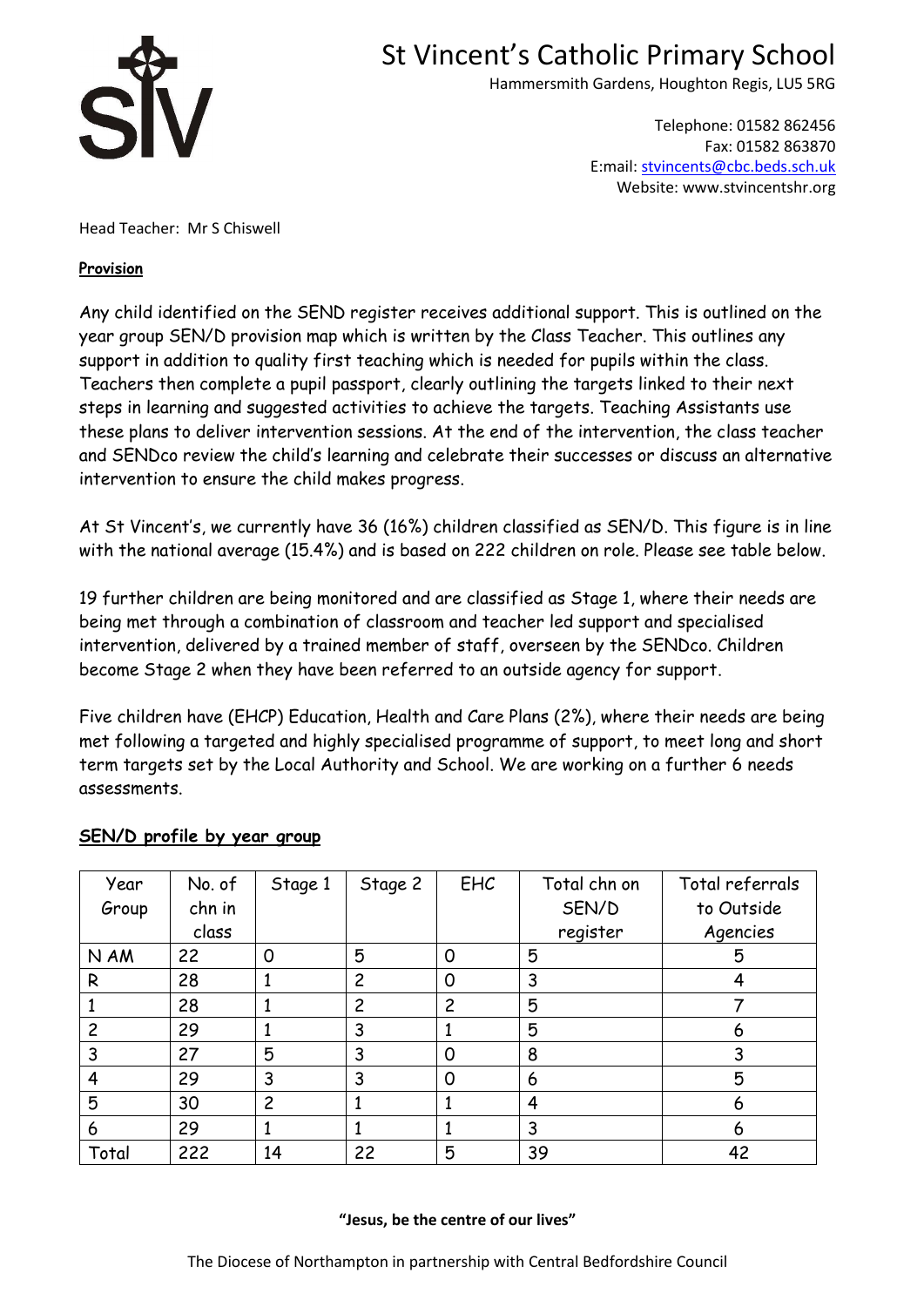

Hammersmith Gardens, Houghton Regis, LU5 5RG

Telephone: 01582 862456 Fax: 01582 863870 E:mail: [stvincents@cbc.beds.sch.uk](mailto:stvincents@cbc.beds.sch.uk) Website: www.stvincentshr.org

Head Teacher: Mr S Chiswell

### **Gender of pupils on SEND Register**

|     |     | Boys - 2020   Girls - 2020   Boys - 2021   Girls - 2021 |     |
|-----|-----|---------------------------------------------------------|-----|
|     |     | 26                                                      |     |
| 70% | 30% | 66%                                                     | 34% |

### **Areas of Need**

| Cognition &<br>Learning | Emotional &<br>Mental Health   Needs<br>Needs) | SEMH (Social,   Communication &   Sensory & or<br>  Interaction | physical<br>needs | Profound &<br>multiple<br>learning<br>difficulty |
|-------------------------|------------------------------------------------|-----------------------------------------------------------------|-------------------|--------------------------------------------------|
|                         | n                                              | 22                                                              |                   |                                                  |

#### **Vulnerable Groups**

| Total number of SEND pupils who are Pupil Premium |  |
|---------------------------------------------------|--|
| Total number of SEND pupils who are LAC           |  |

## **LAC (Looked after Children)**

We have no looked after children within our school at present.

## **Staff Skills**

| Summary of staff CPD for SEND 2020/2021 |                                              |  |  |
|-----------------------------------------|----------------------------------------------|--|--|
| <b>Teaching Staff</b>                   | <b>Teaching Assistants</b>                   |  |  |
| <b>SEN PSG</b>                          | Diabetes management training                 |  |  |
| Theraplay Training                      | High quality teaching for pupils with<br>ASD |  |  |
| Communication workshop - speech and     | Supporting pupils with SEND in a             |  |  |
| language                                | mainstream class                             |  |  |
| ASD Advisory sessions                   | Understanding sensory needs for              |  |  |
|                                         | pupils with SEND                             |  |  |
|                                         | <b>BLANKS training (Speech and</b>           |  |  |
|                                         | Language)                                    |  |  |

#### **"Jesus, be the centre of our lives"**